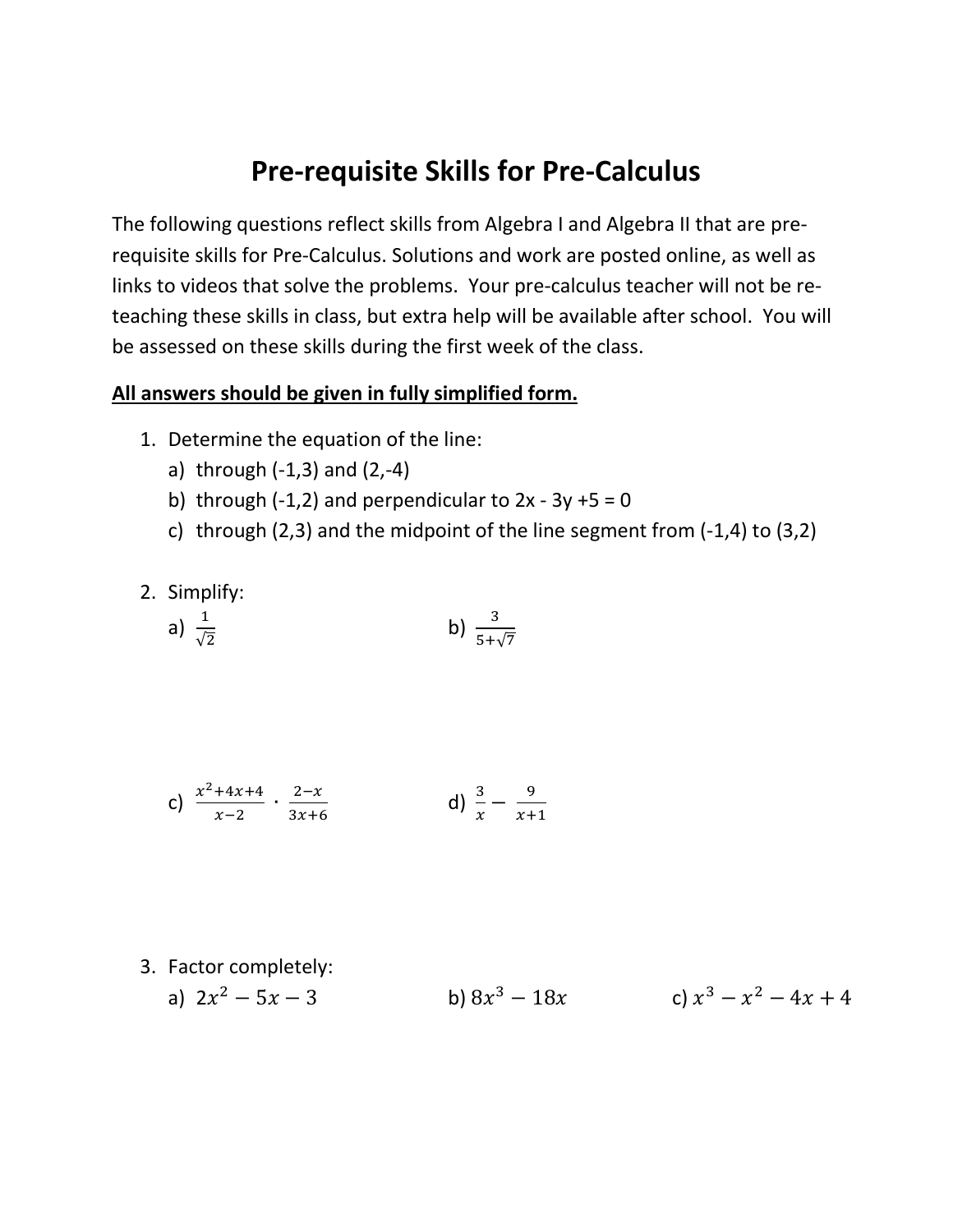4. Solve for x:

a) 
$$
|5x + 6| = 16
$$
  
b)  $2x^2 + 8x = 5$   
c)  $x^{\frac{2}{3}} = 16$ 

d) 
$$
\frac{4-2x}{3} + \frac{1}{6} = 2x
$$
 \t\t\t e)  $\frac{3}{x-1} + \frac{2}{x+1} = \frac{8}{x^2-1}$ 

- 5. Solve and graph on a number line: a)  $|3x - 1| > 2$  b)  $|2x - 9| \le 1$
- 6. Find the domain of each fuction: a)  $y = \sqrt{2x - 1}$  b)  $y = \frac{3x - 6}{2x + 1}$
- 7. Find the intersection point of the lines  $3x y = 5$  and  $2x + 3y = -4$ .
- 8. Solve for x:  $4^{7x-1} = 4^{2x+4}$

9.

- a) Write in log form:  $5^4 = 625$
- b) Write in exponential form:  $log_3 81 = 4$
- c) Evaluate:  $log<sub>2</sub>32$